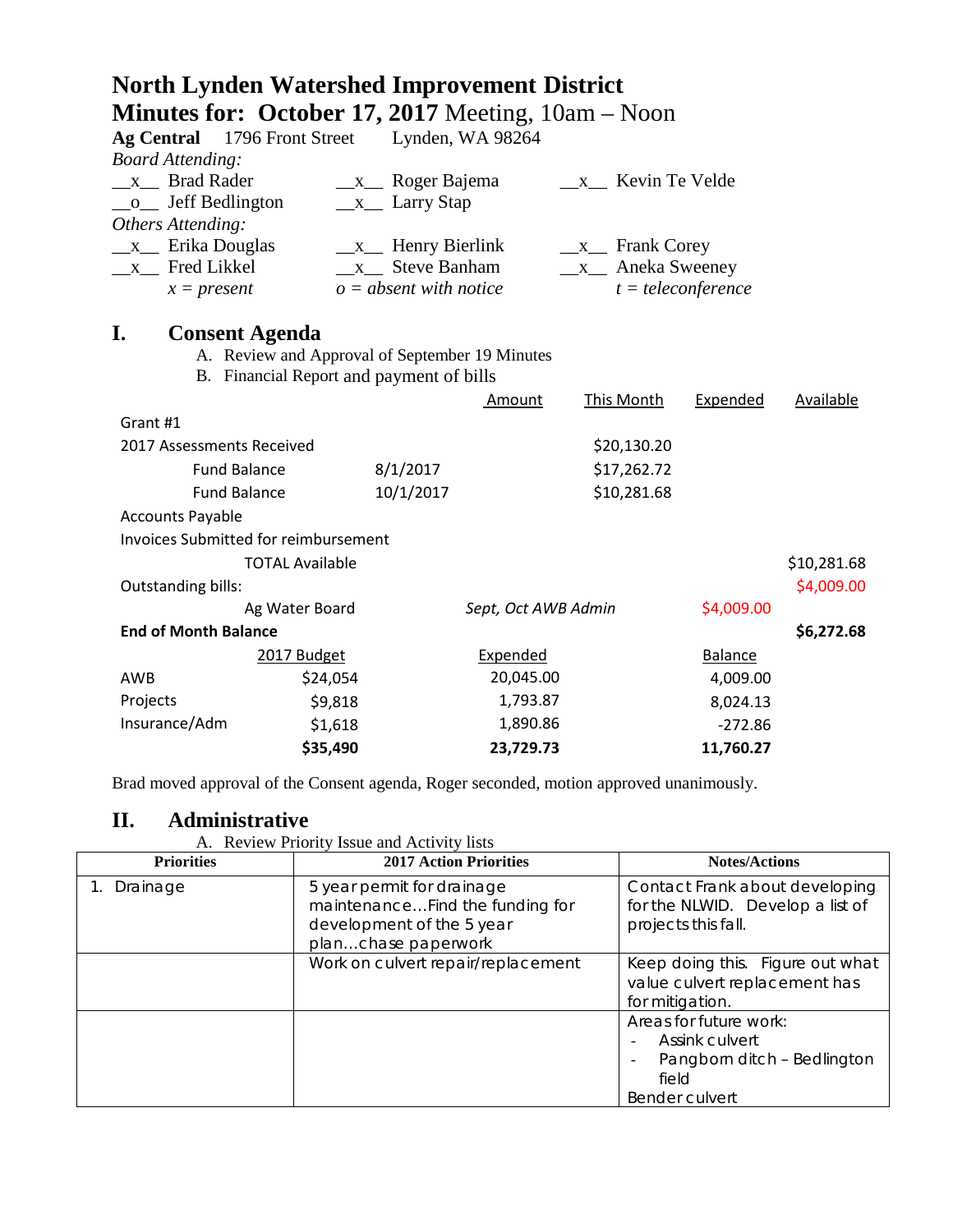

## **III. Water Quality**

- A. Monitoring Results Erika and Fred presented the recent data. Several stations are now meeting both the geometric mean and 90<sup>th</sup> percentile standards. Much improved over past years! Still some work to be done But the direction reinforces the work that we are doing.
- B. Quality newsletter Erika distributed copies of a newsletter the County is sending to rural landowners alerting them to practices that can improve water quality.
- C. ZAP unit locations, installation,  $O \& M$ , reporting EPA is still working on calibration and how much reliability can be placed on these readings. A site on Double Ditch at the border is a likely option.
- D. South Lynden source tracking project slow progress on DNA work on Scott Ditch. There is \$125k in the State budget to support more work on this technology but that likely won't become available until a Capital Budget is passed.
- E. DNA Fred noted the recent DNA report for the Lummis. No evidence of bovine reported in the initial results.
- F. Report on landowner contacts Fred noted that the BC government has been active in investigating the composting facility off Pepin Creek.

### **IV. Drainage/Habitat**

- A. Ditch maintenance spraying took place. Cleaning on Assink and Benson was completed. A culvert was replaced on Bender. There are two culverts on Jason Heutink's place that might be candidates for replacement and mitigation credits.
- B. Benson Road culvert looks like we ran out of time to get the culvert cleaned.
- C. Heeringa mitigation we are helping with prep work this fall and planting next spring.
- D. 5-year programmatic permit Frank is working on updating the current management plan into a permit application.
- E. Pepin Creek project Steve alerted the board to Lynden's progress on the Pepin Creek realignment. There is \$2.5 million in the draft Capital Budget to support this work. Much